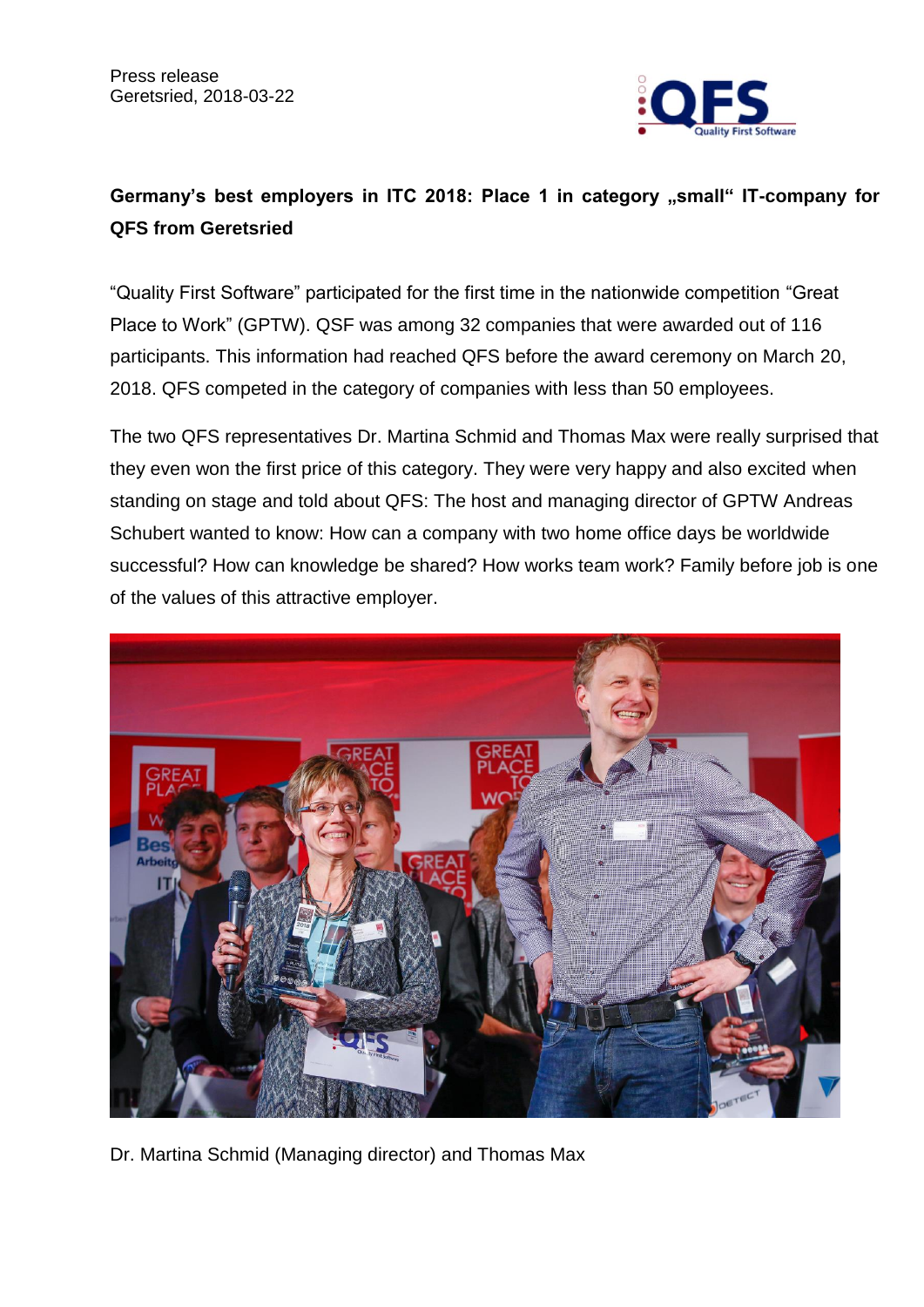The organizers GPTW, Computerwoche, Bitkom e.V. and IDG Business Media GmbH presented the award ceremony in Munich with many exciting practical examples of the present IT industry like the "CWO" Chief Weißwurst Officer of a further winner. The valuation basis of this competition was an anonymous detailed employees' survey regarding central workplace subjects as trust in leaders, quality of cooperation, appreciation, identification with the company, career opportunities, remuneration, health promotion and work-life-balance.

Furthermore the management had to explain extensively the company culture as communication, values, teamwork up to the company's social commitment etc. besides the core business. The result of both international proven instruments were weighted 2:1, this means the employees' valuation us central. "To put in a nutshell I can say, here is a good workplace", say 100% of the QFS employees. The managing directors are proud of this trust as incentive to maintain and develop this special company culture with the employees further.

## **About Quality First Software**

The company QFS (Quality First Software GmbH) is developing a software tool for quality assurance. The product QF-Test is well established in the GUI testing market since 2001. More than 1,000 customers in over 50 countries trust in QF-Test, cross industry and from all company sizes – from small and medium sized companies up to HP, Audi, Software AG as well as academic and public institutions. They appreciate the easy handling of the product for testers and developers, the stability and flexibility of QF-Test and the fast and competent support.

**Contact – also for applications, good developers with appropriate knowledge and excitement for software quality are invited to send their application, gladly with local preference Geretsried or Leipzig.**

Dr.Martina Schmid, Martina.Schmid@qfs.de, +49 8171 38648-12, www.qfs.de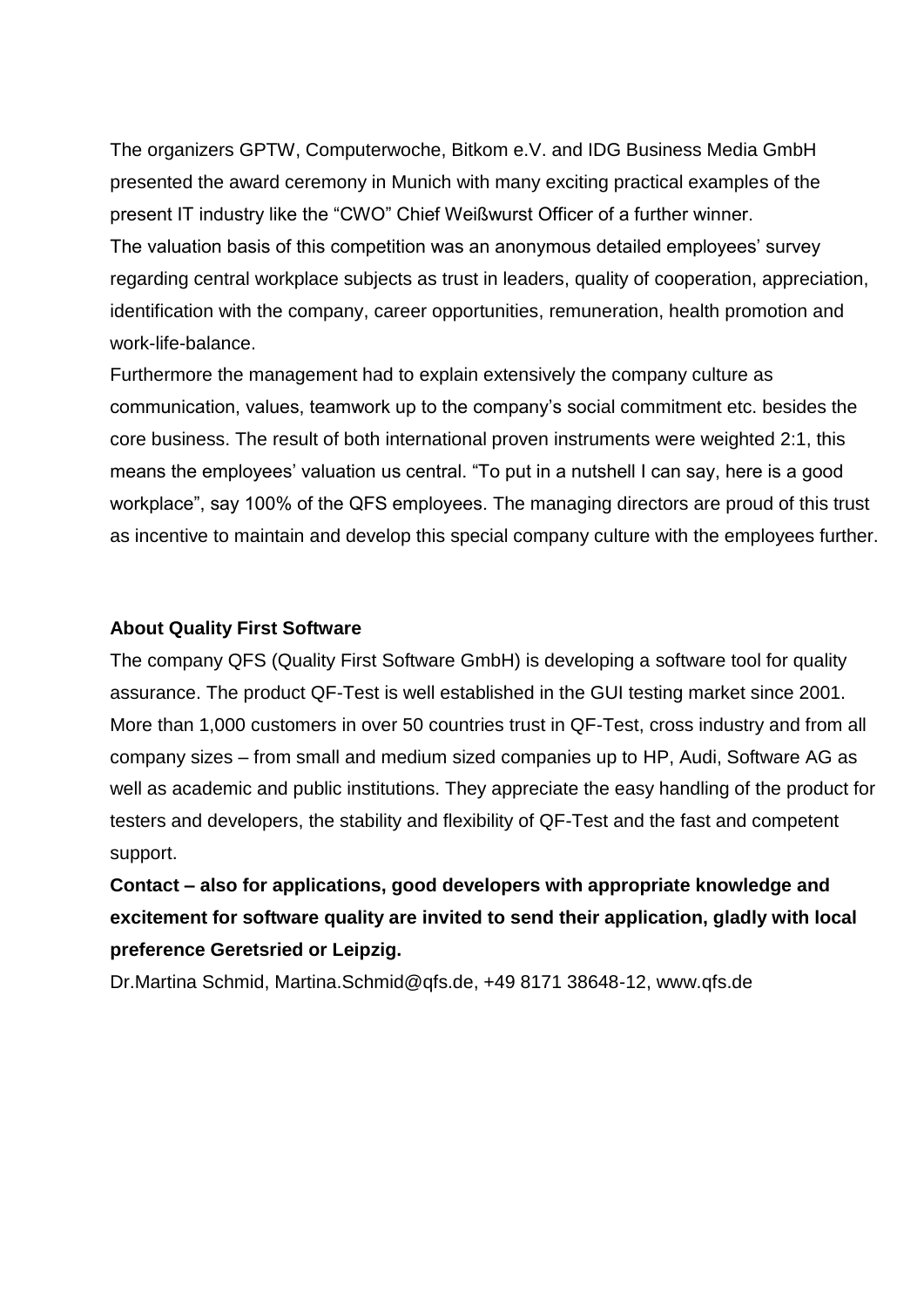## **About Great Place to Work®**

Great Place to Work® is an international network and research network that supports companies in about 50 countries worldwide designing an employee centered company culture. Building of trust, excitement and team spirit take center stage. The German Great Place to Work® institute was founded in 2002 and employs about 90 employees in Cologne. Further information: [www.greatplacetowork.de](file:///C:/Users/claudia/Desktop/www.greatplacetowork.de)